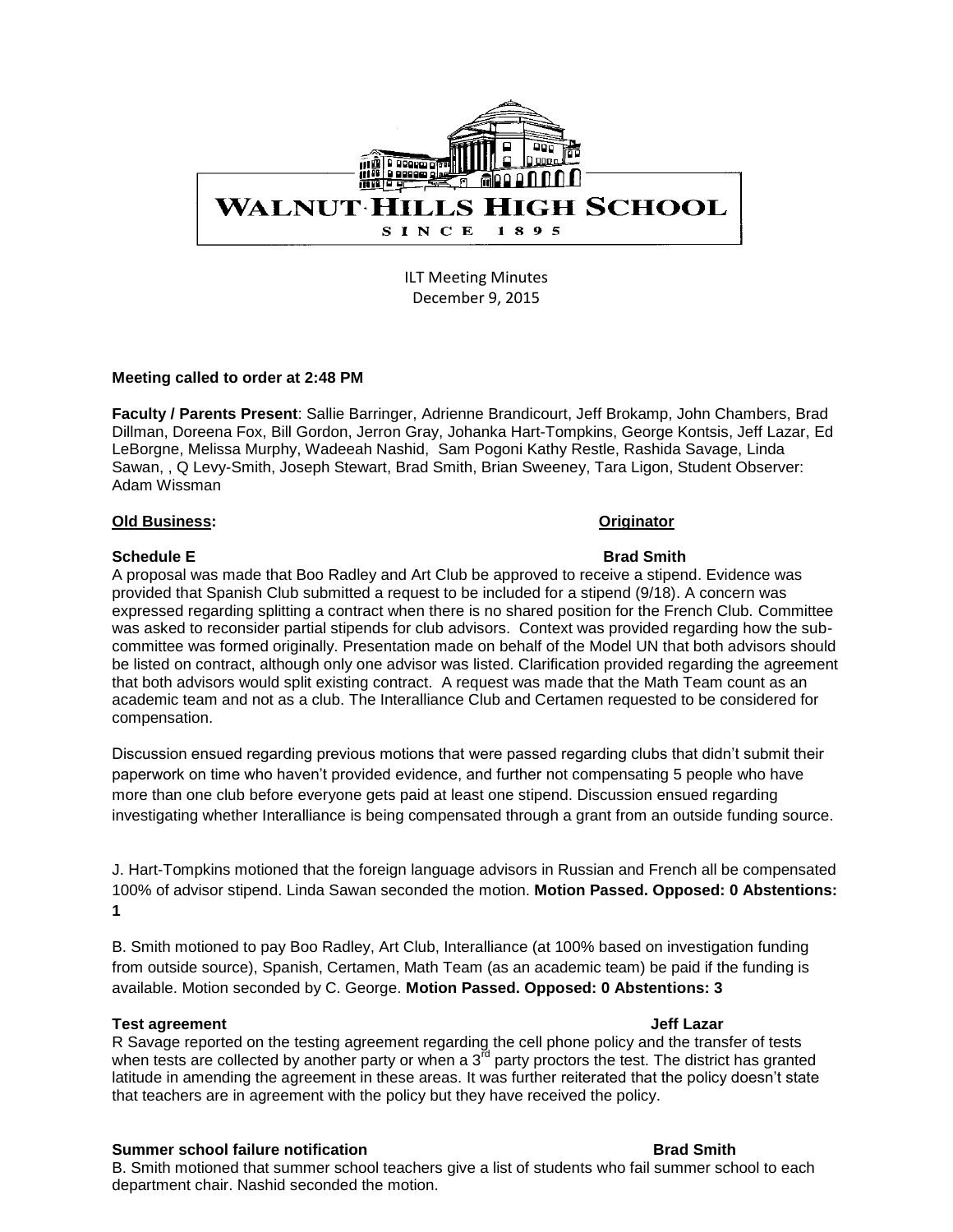J. Chambers suggested an amendment of the motion that the list be sent from the summer school office as opposed to multiple lists. It will be one list with each subject. This list will be in an excel spreadsheet form. Counselors, and grade level administrators will further be included in the correspondence. Amendment accepted.

# **Motion passed. Opposed 0 Abstentions: 0**

## **Capping MFL classes at 30 Staff** Staff Staff Staff Staff Staff Staff Staff Staff Staff Staff Staff Staff Staff Staff Staff Staff Staff Staff Staff Staff Staff Staff Staff Staff Staff Staff Staff Staff Staff Staff Staff St

B. Smith motioned that MFL classes be capped at 30 and if a class already has 30 students and there is no more room students have to take their second choices.

A Brandicourt asked for a friendly amendment to address only 1<sup>st</sup> level of the courses. J. Hart-Tompkins seconded the motion. Friendly amendment accepted and seconded by J. Hart-Tompkins. An additional friendly amendment made by S. Barringer that stated in less all sections of level one language already have 30 students. B. Smith accepted amendment.

Discussion ensued that we will not turn students away because of this policy. We are required to schedule every kid into some language. This initiative is strictly to balance language courses. **Motion failed. Opposed: 4 Abstentions: 8**

**Move AP Fair from January 13th to January 26th Staff** Each department representative shared their departments' perspective regarding this change. Discussion ensued regarding clarification of the time period. Conferences are 5-8 and the AP Fair is 5-7.

Motion made that conference night and AP Fair be both on January 26<sup>th</sup>. J. Hart Tompkins seconded motion. **Motion passed Opposed: 0 Abstentions: 2**

## **New course request Staff**

R Savage motioned that AP Computer Science be added to the course guide for next year. Discussion ensued regarding who would teach course. Clarification provided regarding no teacher identified at this point to teach the course. Discussion further continued regarding the difference between AP Computer Science A and AP Computer Science Principles.

# **Motion passed: Opposed: 2 Abstentions: 1**

R. Savage motioned that Chinese 3 be added to the course guide for next year. J. Hart-Tompkins seconded motion. Discussion ensued that we need to either build Chinese program or give up on it in order to support the staffing for this program.

# **Motion passed. Opposed: 0 Abstentions: 2**

W. Nashid motioned that AP English Language and Composition – Human Rights be added to the course guide. S. Barringer seconded the motion.

R Savage motioned that English 10AA, American History, and BC Honors also get new course numbers. J. Gray seconded motion **Motions passed. Opposed: 0 Abstentions: 0**

## **AdvancED update Staff** Staff Staff Staff Staff Staff Staff Staff Staff Staff Staff Staff Staff Staff Staff Staff Staff Staff Staff Staff Staff Staff Staff Staff Staff Staff Staff Staff Staff Staff Staff Staff Staff Staff

December  $14<sup>th</sup>$  is the final meeting. A document has been presented that includes all survey trend data. We will take a quick look at the survey and give a number for each indicator. As faculty groups are guided through the process it was instructed that group leaders encourage faculty to think of a 3 as functional, a 4 is highly above average, etc. Before your groups get mired in the language think about those generalities. If every group can put down 1-2 bullets per indicator. If there are groups that can't get through all of this, the latest it can be submitted is December  $16<sup>th</sup>$ .

## Attendance procedures **Staff Staff**

**New Business: Originator**